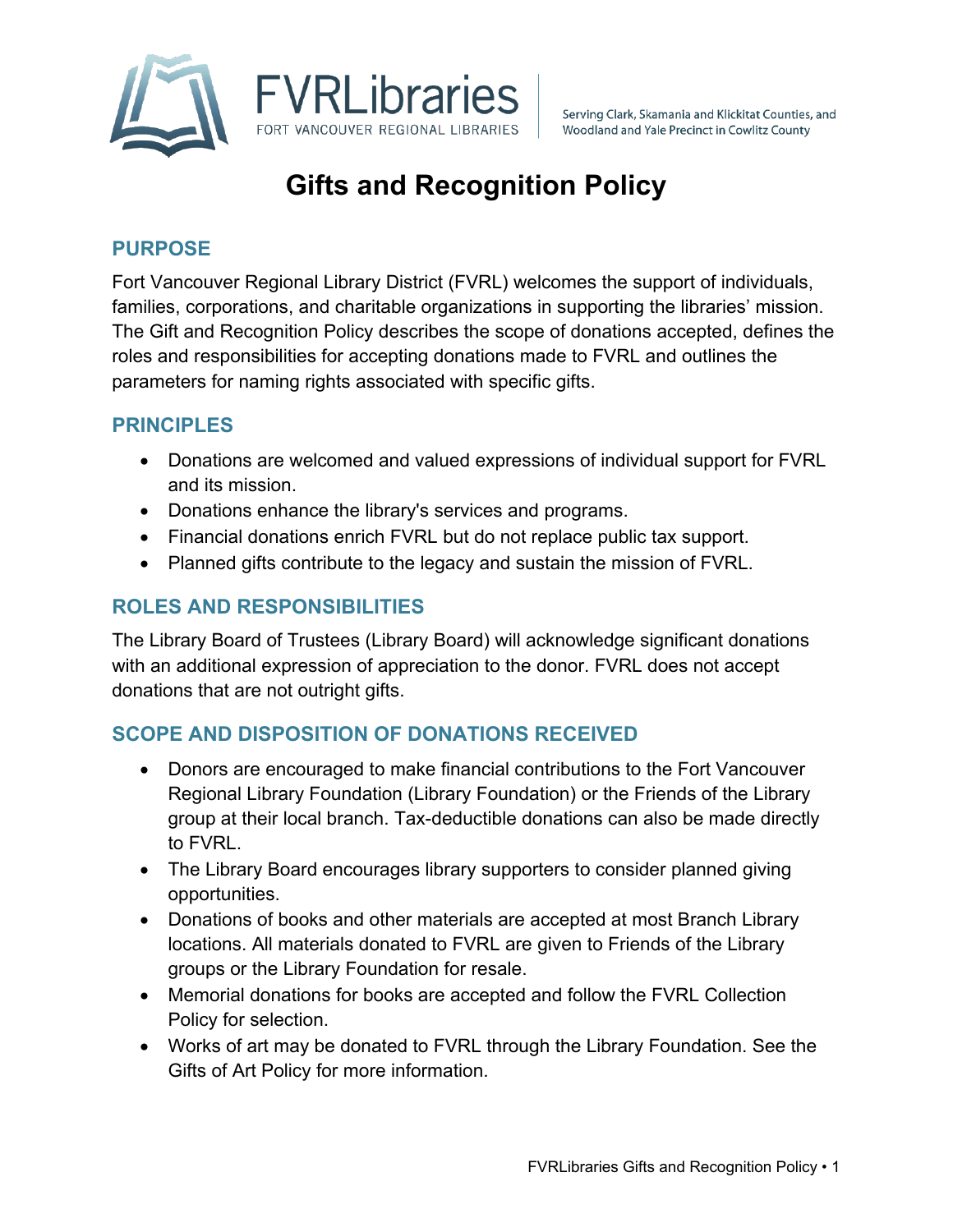# **DONOR PLAQUES AND OTHER SIGNAGE**

- The Library Foundation will provide plaques to acknowledge significant donations from the Friends to the libraries.
- The Library Foundation and Friends will provide plaques to acknowledge significant donations to the Friends or the Library Foundation.
- FVRL will provide plaques to acknowledge significant donations made directly to FVRL.
- Depending on the size of the project and the significance of the gift, the donor signage may be as part of a larger donor wall, an individual sign or both.

# **GIFTS TO THE FRIENDS OF THE LIBRARY**

Friends of the Library groups operate under the umbrella of the Library Foundation and operate under the Foundation's 501(c)(3) status. Their focus is to provide volunteer and grass-roots fundraising efforts that benefit their local libraries.

# **GIFTS FOR THE BENEFIT OF A SPECIFIC LIBRARY LOCATION**

Donors occasionally want to give a donation to a specific branch library location or for a specific purpose. These gifts are considered as being for the benefit of the library and the donor may choose to restrict the donation for a specific purpose or may allow the funds to be used as FVRL sees fit. The Library Foundation will work in concert with FVRL to ensure that restricted gifts made for the benefit of a library are for agreed-upon purposes and meet the needs of FVRL, its services and mission.

## **NAMING OPPORTUNITIES**

The Library Board authorizes the Library Foundation to recognize a major donation through a naming opportunity. Naming opportunities and donor recognition will be based on a variety of factors, such as construction, equipment or collection costs and the size of the donation. At each new or remodeled branch library, a limited number of honoring opportunities can may be made available upon request. These might include the children's area, the adult reading area, the meeting room (if one exists) and other functional space such as a study room or quiet room. FVRL will determine the amount and scope of these opportunities.

When a gift or pledge is made to the Foundation that conforms to the Gifts and Recognition Policy agreed upon by the Library Board and the Foundation, the Foundation shall notify the FVRL Library Board of Trustees (through the Executive Director) of the potential naming of the designated space. The Library Board reserves the right to accept or reject naming proposals.